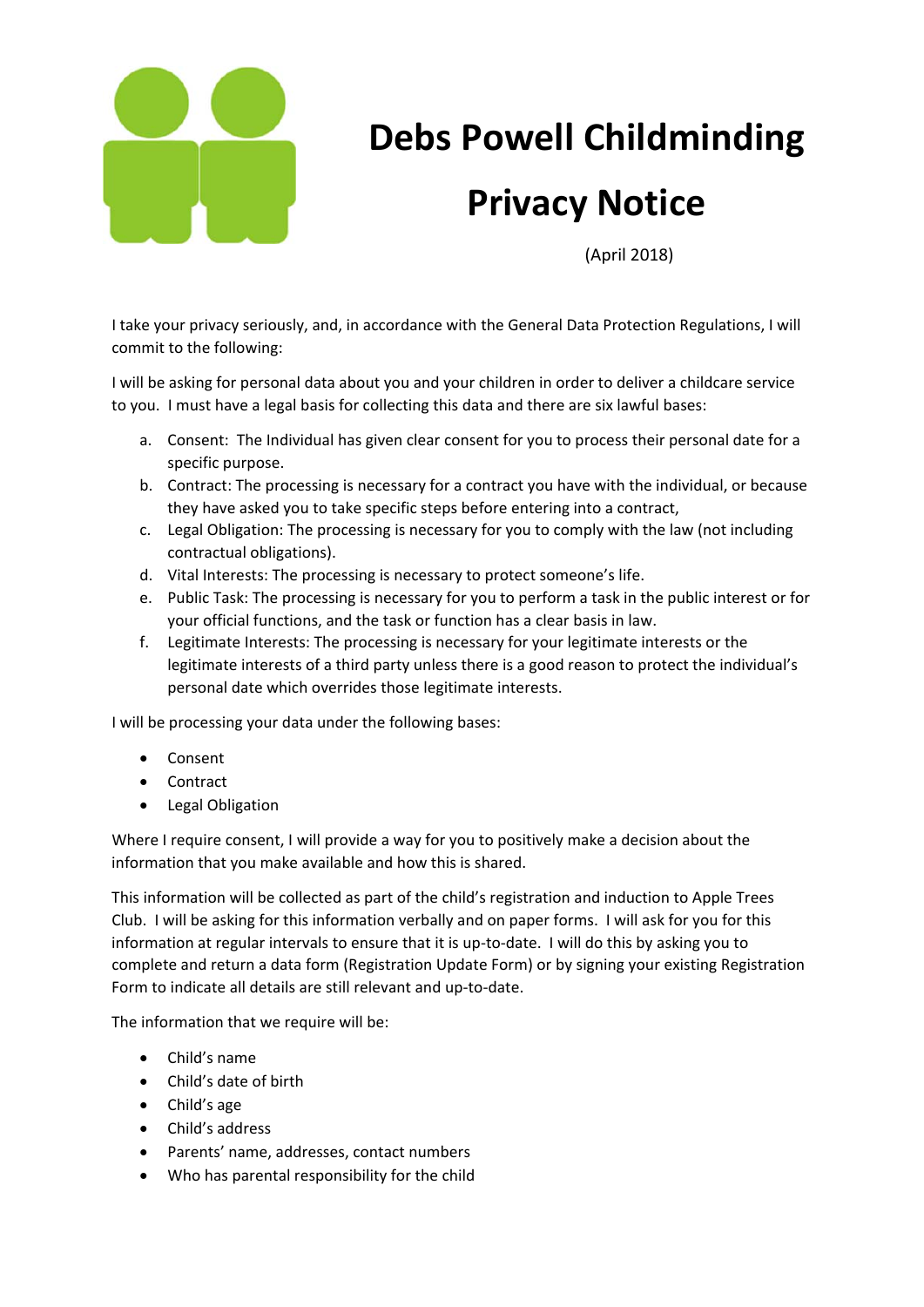- Emergency contact names, addresses and contact number
- Child's doctor's name and contact number
- Health visitor
- Child's NHS number
- Any allergies / medical history / requirements
- Information about immunisations
- Any special educational needs or disabilities
- Ethnic group
- Religion
- Home language
- Child's likes and dislikes

I am required to hold and use this personal date in order to comply with the statutory framework for England, Ofsted, the Department for Education and Somerset County Council early years team. This data will be used to:

- Support your child's development
- Monitor and report on your child's progress
- Share information about Apple Trees Club
- Contact named people in an emergency
- Share with other professionals in accordance with legislation
- Ensure a contract of service is delivered and maintained

With your permission this data may be, when necessary, shared with:

- Other professionals supporting your child e.g. school or other educational professionals
- Somerset County Council
- The local safeguarding children's board or Social Services Referral and Assessment Team if we ever have any concerns about the safety of your child
- Ofsted

If you want to see a copy of the information I hold and share about you or your child (Registration Form), then please contact me.

I am required by law to keep some information about your child for a period of time after a child has left my childminding setting. I will keep a record of this and dispose securely at the correct time. Please see our Data Protection Policy for further information on data sharing, safe storage and your rights to access your data.

Child(ren)'s Name(s):

Parent's Signature:

Date: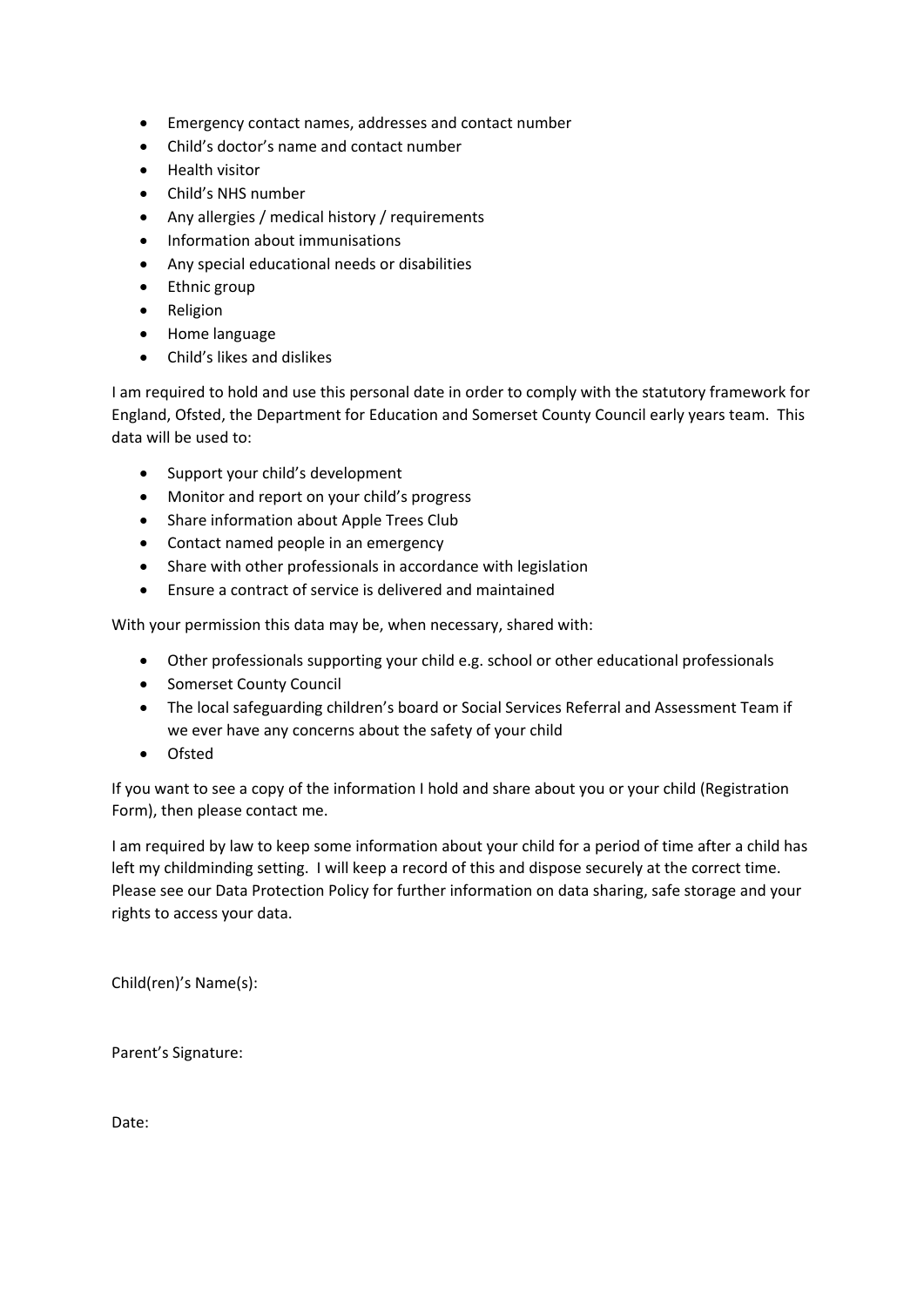## **Debs Powell Childminding Data Protection Policy**

In order to provide a high quality childcare service and comply with legislation, I will need to request information from parents about their child and family. Some of this is personal data.

I takes families' privacy seriously, and, in accordance with the General Date Protection Regulations (GDPR), will process any personal data according to the seven principles below:

- 1. I have a lawful reason for collecting personal data, and must do it in a fair and transparent way. I will be clear about what data I am collecting and why.
- 2. I will only use the data for the reason it is initially obtained. This means I will not use a person's data to market a product or service to them that is unconnected with the reasons for which they shared the data with us in the first place.
- 3. I will not collect any more data than is necessary. I will only collect the data we need to hold in order to do the job for which I have collected the data.
- 4. I will ensure that the data is accurate, and ask parents to check annually and confirm that the data held is still accurate.
- 5. I will not keep the data any longer than needed. I must only keep the data for as long as is necessary to complete the tasks it was collected for.
- 6. I will protect the personal data. I am responsible for ensuring that I process and store the data securely.
- 7. I will be accountable for the data. This means that I will be able to show how I am complying with the law.

### **Procedure**

I am registered with the Information Commissioner's Office, the UK's independent authority set up to uphold information rights in the public interest, promoting openness by public bodies and date privacy of individuals.

I expect parents to keep private and confidential any sensitive information they may accidentally learn about me and my assistants and our families, or other children and families attending my childminding setting, unless it is a child protection issue.

I will be asking parents and carers for personal data about themselves and their children in order to deliver a childcare service (please see our Privacy Notice). I am required to hold and use this personal data in order to comply with the statutory framework for the early years' foundation stage, Ofsted, Department for Education and Somerset County Council.

### **Subject Access**

Parents have the right to inspect records about their child at any time. This will be provided without delay and no later than one month after the request, which should be made in writing to me as Data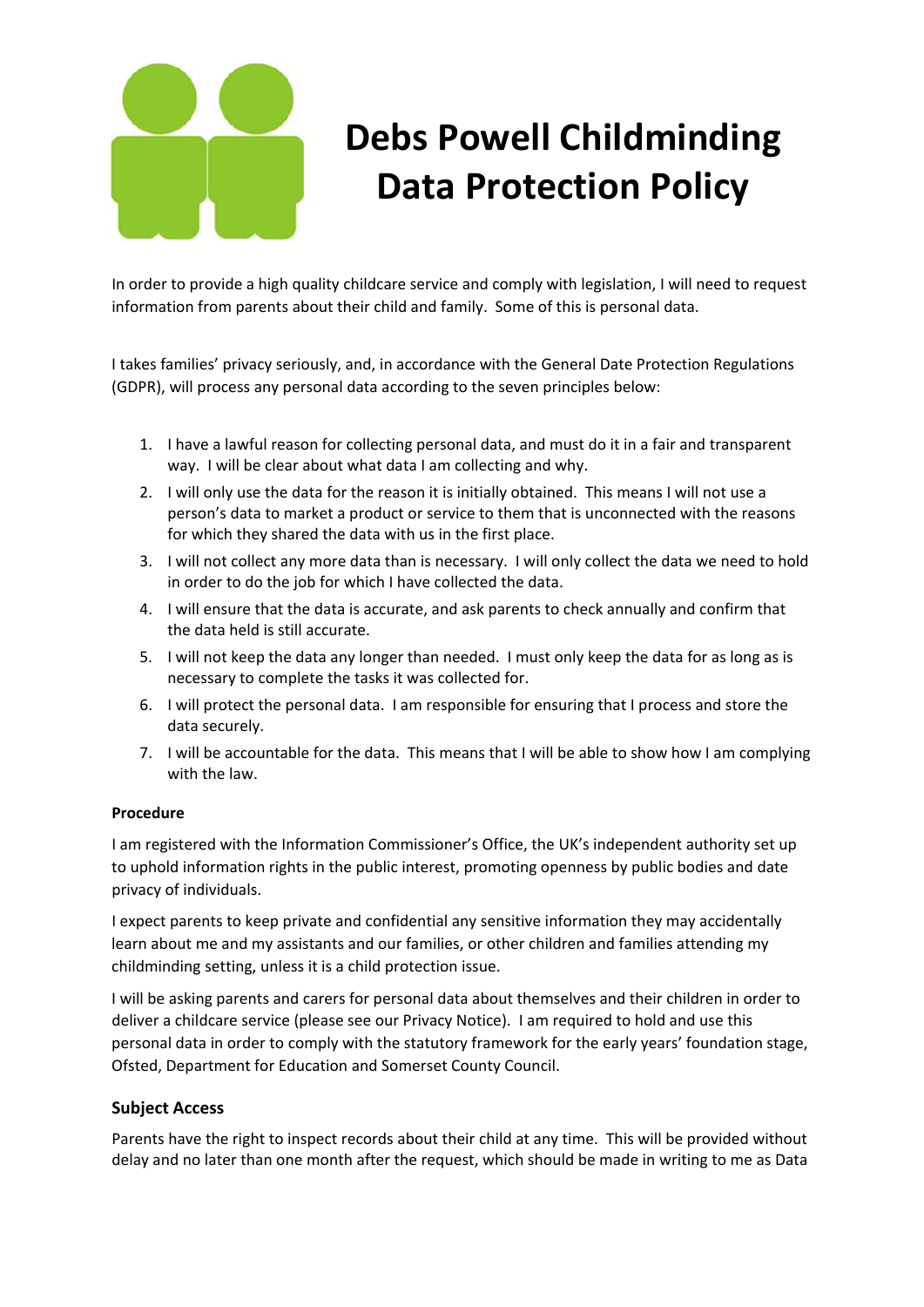Controller. I will ask parents to regularly check that the data is correct and update it where necessary.

#### **Storage**

I will keep all paper based records about children and their families securely.

When I keep records relating to individual children on a computer, including digital photos, I will obtain parents' permission. I will store the information securely with password protection.

Backup files will be stored on a backup drive locked in a secure safety box. Firewall and virus protection software are in place.

#### **Information Sharing**

I am expected to share information if a child also attends another setting or school.

I may also be required to share information with Somerset County Council in regards to childcare and early years entitlements.

I will not share information with anyone without parents' consent, unless there is a child protection concern.

Ofsted may require to access our records at any time.

#### **Record Keeping**

I record all accidents in an accident book.

I will notify our insurers of any accident which may result in an insurance claim.

I will inform Ofsted, Somerset County Council, and the Health and Safety Executive of any significant injuries, accidents or deaths as soon as possible.

I record all significant incidents in an incident book and I share these with parents to that together we can work to resolve any issues.

I will only share information if it is in the child's best interests to do so. For example in a medical emergency I will share medical information with a healthcare professional. If I am concerned about a child's welfare I have a duty of care to follow the Local Safeguarding Children Board procedures and make a referral. Where possible I will discuss concerns with parents before making a referral.